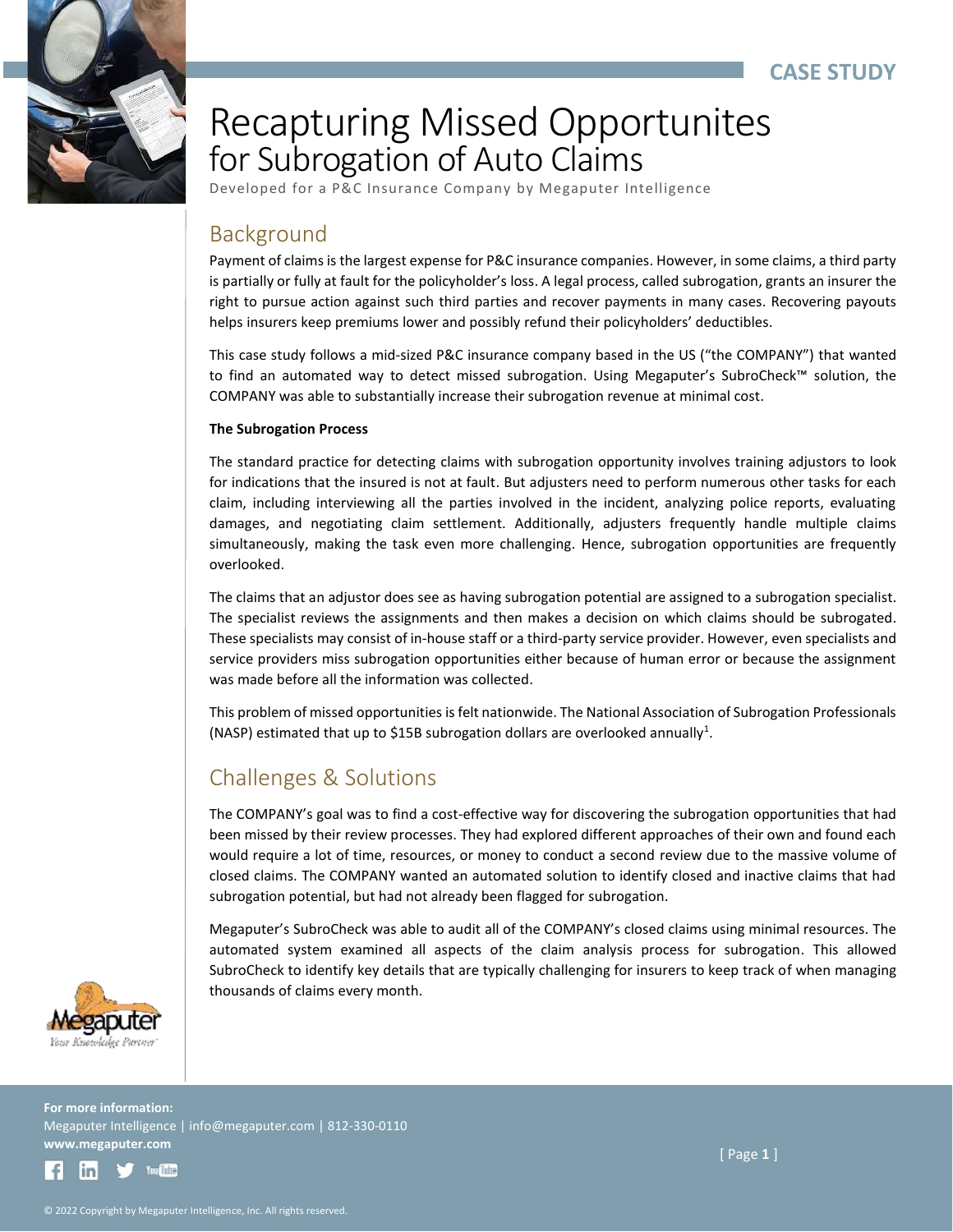#### **Gathering the facts**

The first step in evaluating a claim's subrogation potential is understanding the facts of the accident (party at fault, hit and run, etc.). However, the challenge is that these facts are dispersed across a variety of documentation that may include police reports, witness statements, adjustor notes, and medical records. Also, the terminology used in these notes is not uniform; for instance, the insured party may be referred to as "ins", "insrd", "our insured", or by a variety of other names. The disparity of terminology and high need for accuracy motivates the requirement for more sophisticated NLP tools to assist in the search and discovery of overlooked subrogation opportunities.

Using context-sensitive dictionaries of insurance jargon, SubroCheck unifies all variations representing a single concept, or "entity." For example, one claim note said that the **insured driver** has a **blue car**. In a later note, an eyewitness states that a red car rear ended the blue car. In this case, the entity "blue car" would be referenced back to the insured driver's car and the statement reveals that it was the insured who was struck by the other party. SubroCheck's deep linguistic analysis capabilities enabled Megaputer analysts to accurately extract up to 700+ key attributes from each claim. This includes information such as the type of collision, vehicle point of impact, driver actions, and injuries of all parties. Some key facts are extracted with an accuracy of up to **99.8%**. These facts are then run through a machine learning model to judge the subrogation potential.

#### **Understanding the law**

The laws of the state where the accident occurred can be just as important as the facts of the claim. Failure to understand and apply the law is a common cause of missed subrogation. SubroCheck is programmed with an understanding of all relevant state laws, including comparative fault laws and statutes of limitations. This allows for the recapture of claims that have not been subrogated due to misunderstandings of law.

The state-mandated statutory period for subrogation claims is as short as 1-2 years from the date of the accident, depending on the state. If a subrogation opportunity is not acted on before the statute of limitations expires, it is lost forever. For the COMPANY, SubroCheck automatically filtered out claims where the statute of limitations had passed or was too close at hand, based on the COMPANY's standards. It also flagged and prioritized claims that were nearing expiration. This shortened the time to identification and bolstered the odds of successful recovery.

#### **Cost of recovery**

The review of claims for subrogation potential is labor-intensive, and therefore very costly. If too much time is spent on review, the cost will be significant and could exceed the amount recovered. When SubroCheck was run on the COMPANY's closed claims, it rejected >99% of claims as candidates for subrogation. This allowed for the claims to be evaluated with more than **100 times** less cost spent on labor.

### Results

SubroCheck automated the review of all the COMPANY's closed claims by extracting key information from its claim notes, and used this information to identify additional subrogation opportunities. SubroCheck generated a report containing a prioritized list of subrogation recommendations which was delivered to the COMPANY's subrogation specialists. **52%** of the recommended claims were found to be true subrogation cases. Missed subrogation opportunities were recaptured at a rate of **40 per ten thousand closed claims**.



**For more information:** Megaputer Intelligence | info@megaputer.com | 812-330-0110 **www.megaputer.com** 



[ Page **2** ]